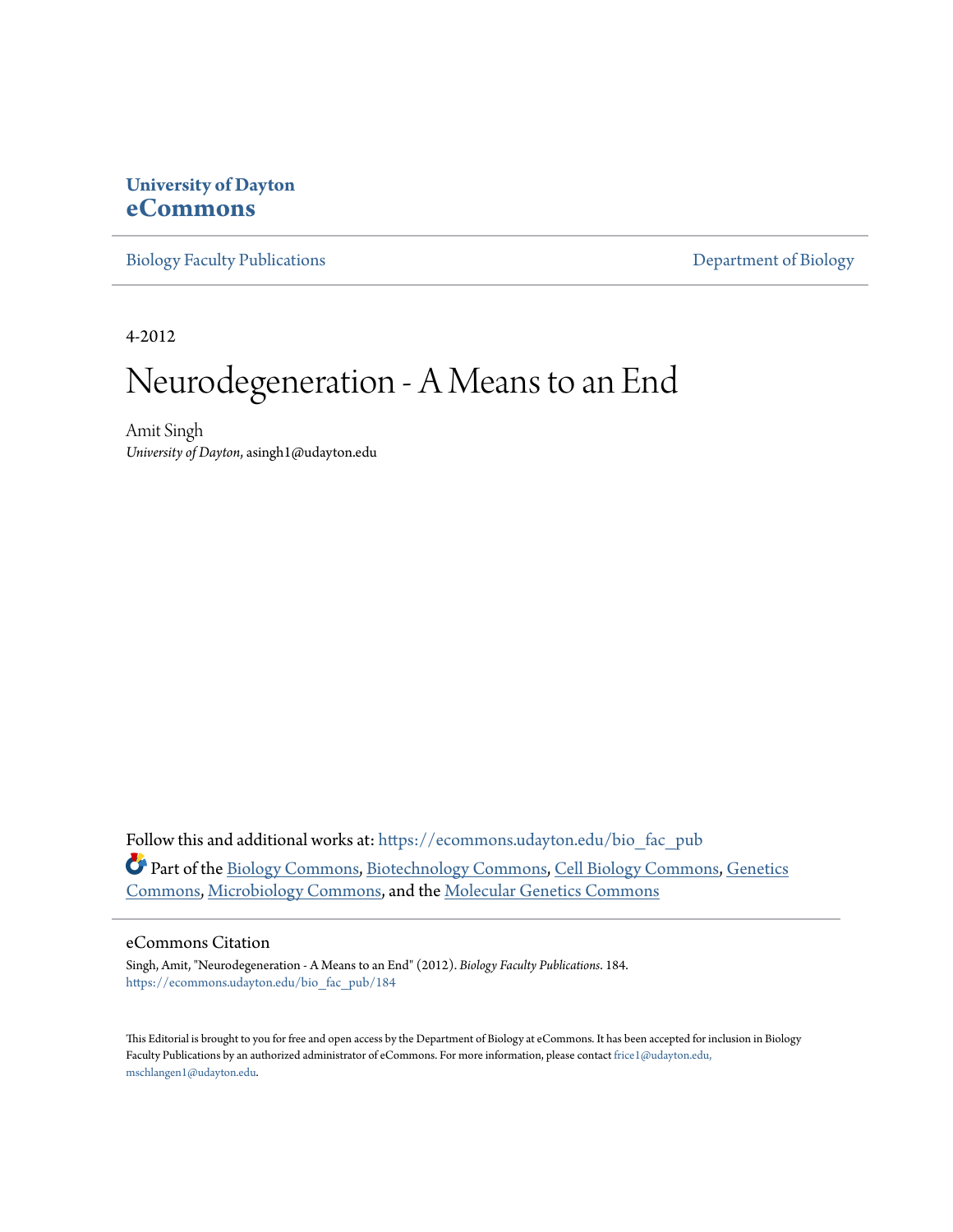

Editorial Open Access

## Neurodegeneration - A Means to an End

#### **Amit Singh\***

*Department of Biology, University of Dayton, Dayton, OH 45469, USA Premedical Program, University of Dayton, Dayton, OH 45469, USA Center for Tissue Regeneration and Engineering at Dayton (TREND), University of Dayton, Dayton, OH 45469, USA*

Cell death, a global phenomenon found throughout the animal kingdom, is a mechanism to maintain tissue homeostasis and for adaptation to changes in the environment [1,2]. Millions of cells die in our body daily- they succumb to stress and commit suicide by a mechanism referred to as cell death or apoptosis [2-4]. Under normal conditions cells are continuously replaced by new cells from the stemor progenitor- cells. For example, an optimum balance in shedding of dead cells from the skin and their replenishment by new ones maintain our health and hygiene. In this context, apoptosis is a mechanism to eliminate cells that are no longer useful. Apoptosis has also emerged as an important player during development when programmed cell death (PCD) is triggered to eliminate extra cells and to sculpt the final form of an organ. PCD is a crucial developmental process for the removal of problematic or unnecessary cells in multi cellular organisms [5,6].

Programmed cell death is also employed for refining the nervous system both in vertebrates as well as invertebrates [7]. In the nervous system the outcome of cell death is not favorable. The basic building blocks of the nervous system are neurons and glial cells. The neurons are post-mitotic cells and unlike the skin cells or the cells of the intestinal lining these cells are not renewed. Therefore, loss of neurons in the central nervous system always has consequences. It has been estimated that there are three billion neurons in the human brain. The hallmark of neurodegenerative disorders is loss of neurons over a period of time. Initially, there is a room to accommodate the loss of some neurons by generation of new neuronal network by generating *de novo* dendritic connections. The loss of neurons beyond a certain threshold can no longer be accommodated. Therefore, the loss of neurons over a period of time compounds the effect and manifest in terms of progressive neurodegenerative disorders. Since this loss of neurons takes place along a time axis therefore it is also referred to as progressive neurodegenerative disorder or age related disease. The hallmark of these disorders is the loss of cognitive functions like learning and memory. All diseases that affect neuronal health have been classified as neurodegenerative disorders. Some of the neurodegenerative disorders are: Alzheimer's disease, Huntington's, Parkinson's, Amyloid lateral Sclerosis (ALS)<sup>[8-10]</sup>. All these disease have genetic basis which effect various different sub-cellullar organelle. Here we take example of the Alzheimer's disease to ascertain the effects:

Alzheimer's disease has been shown to be an outcome of genetic mutations, which may have significant bearing on intracellular mechanisms like protein-degradation pathways, mitochondrial dysfunction, axonal transport and cell death mechanisms [8-10]. The major effect of neurodegeneration in Alzheimer's disease is generation of amyloid-beta 42 (Aß42) oligomers, which due to their hydrophobic nature tend to make plaques [11-14]. These Aß42 are highly toxic and result in triggering neurodegeneration. Another reason for onset of neurodegeneration in AD is called tauopathy [8-11]. The tauopathy is an outcome of degeneration of the microtubule of the neurons into neurofibrillary tangles. Microtubules are important part of the cytoskeleton of the cells, which are used by motor proteins to transfer the cargo from the cell body of the neuron to the presynaptic membrane of the neuron. Microtubules are a polymer of different isomers of tubulin which join to form the protofilament. These protofilaments are linked together to form the hollow microtubule by proteins called MAPs (microtubule aasociation proteins). In tauopathy mediated neurodegeneration the hyperphosphorylation of MAPs results in disintegration of the neurons, which prevents the transport and as a result causes stress and onset of neurodegeneration.

Death rules our existence. Cell death is a safe mechanism for disposal of malfunctioning, damaged, excess and/or pathogen-infected cells or debris and is crucial to keep us alive and healthy. On the contrary uncontrolled or mislocalized cell death can be deleterious as observed in neurodegenerative disorders.

#### **References**

- 1. Wickman G, Julian L, Olson MF (2012) How apoptotic cells aid in the removal of their own cold dead bodies. Cell Death Differ 19: 735-742.
- 2. Conradt B (2009) Genetic control of programmed cell death during animal development. Annu Rev Genet 43: 493-523.
- 3. Fan Y, Bergmann A (2008) Apoptosis-induced compensatory proliferation. The Cell is dead. Long live the Cell! Trends Cell Biol 18: 467-473.
- 4. Perl M, Denk S, Kalbitz M, Huber-Lang M (2012) Granzyme B: a new crossroad of complement and apoptosis. Adv Exp Med Biol 946: 135-146.
- 5. Elliott MR, Ravichandran KS (2010) Clearance of apoptotic cells: implications in health and disease. J Cell Biol 189: 1059-1070.
- 6. Baehrecke EH (2002) How death shapes life during development. Nat Rev Mol Cell Biol 3: 779-787.
- 7. Rusconi JC, Hays R, Cagan RL (2000) Programmed cell death and patterning in Drosophila. Cell Death Differ 7: 1063-1070.
- 8. Rincon-Limas DE, Jensen K, Fernandez-Funez P (2012) Drosophila Models of Proteinopathies: the Little Fly that Could. Curr Pharm Des 18: 1108-1122.
- 9. Pandey UB, Nichols CD (2011) Human disease models in Drosophila melanogaster and the role of the fly in therapeutic drug discovery. Pharmacol Rev 63: 411-436.
- 10. Moloney A, Sattelle DB, Lomas DA, Crowther DC (2010) Alzheimer's disease: insights from Drosophila melanogaster models. Trends Biochem Sci 35: 228- 235.
- 11. Zou WQ, Xiao X, Yuan J, Puoti G, Fujioka H, et al. (2011) Amyloid-beta42

**\*Corresponding author:** Amit Singh, Department of Biology, Premedical Program, Center for Tissue Regeneration and Engineering at Dayton (TREND), University of Dayton, Dayton, OH 45469, USA, Tel: 937-229-2894; Fax: 937- 229-2021; E-mail: asingh1@udayton.edu

**Received** April 16, 2012; **Accepted** April 18, 2012; **Published** April 20, 2012

**Citation:** Singh A (2012) Neurodegeneration - A Means to an End. J Cell Sci Ther 3:e107. doi:10.4172/2157-7013.1000e107

**Copyright:** © 2012 Singh A. This is an open-access article distributed under the terms of the Creative Commons Attribution License, which permits unrestricted use, distribution, and reproduction in any medium, provided the original author and source are credited.